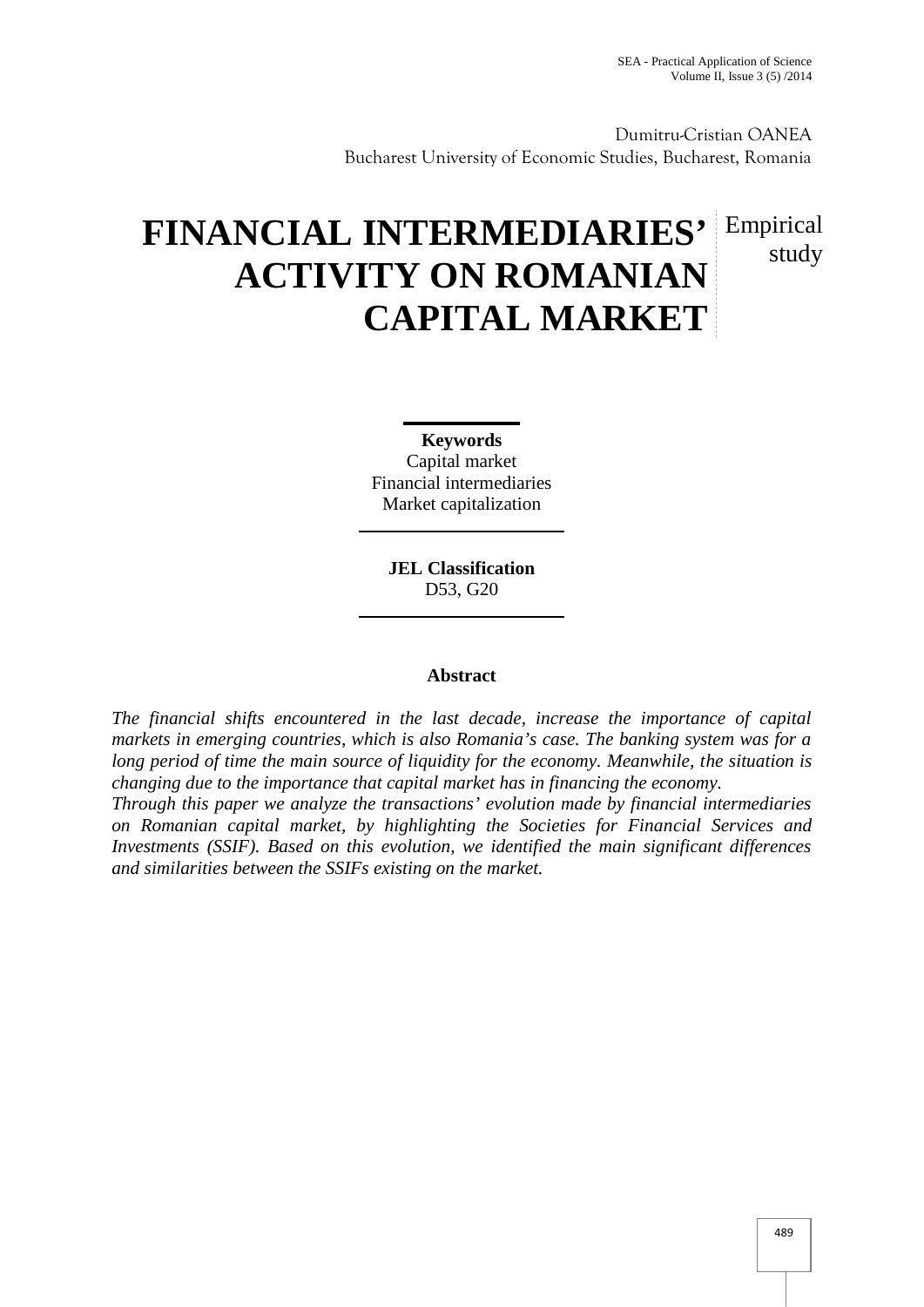# **Introduction**

Even if the activity on Romanian capital market was restarted in 1995, when the Bucharest Stock Exchange (BSE) was reopened, its history dates back in  $19<sup>th</sup>$  century. On December  $2<sup>nd</sup>$ , 1882, BSE was opened in the building of Trade Chamber. It is well known that almost 47 years the capital market was inexistent in Romania, due to the communist regime, and the nationalization process, BSE being closed in 1948.

The first step in reorganizing the capital market in Romania, was made in 1994, through the adoption of the first law regarding the capital market, namely Lawno. 52/1994. Anghelache (2007) pointed out very clearly the main steps regarding the capital market regulation. After the year 1994, when the first law regarding the capital market was approved, in 1995 BSE was reopened, and one year later it was possible to operate on RASDAQ market. One important year in capital market evolution is represented by 2002, when a legal framework regarding the entire structure of capital market was adopted, namely:

- Equities, financial services and markets;
- Organisms of collective placements;
- Goods market and derivatives market;
- Statute of National Commission for Equities.

The year 2004 is a crucial one in the capital market evolution, due to fact that it was approved the Law no. 297/2004, a unique law for Romanian capital market. This moment can be considered the foundation of a stock exchange having the highest European standards by implementing all the EU regulations.

The BSE activity was characterized by a positive trend, such that in the year 1995, when it was reopened, the market capitalization of BSE was 25 million RON, and increased up to the value of 134 billion RON in year 2013. Despite this, the highest increase in market capitalization was recorded after 2000, when it was achieved the value of one billion RON. It seems that 2005, the year which marked 10 years from the BSE reopening was a very good one for the capital market, based on the results and also by implementing the capital market regulations (Anghelache, 2006a).

The aim of this paper is to analyze the activity of financial intermediaries on Romanian capital market, by identifying the main differences or similarities between them.

This paper is structured in four sections. The first section presents the main theoretical aspects regarding the capital market and financial intermediaries. In the second section, we describe the methodology and the data used in the paper. The main results are presented in the third section, while the last section concludes the paper.

#### **1. Capital market and financial intermediaries**

The capital market gained a higher importance in the company's decisions regarding financing sources. Based on the theoretical framework, the capital market can be considered to be the system of relations and mechanisms based on which the available financial sources from economy are directed towards the public or private companies which are searching for financial sources (Anghelache, 2009). In the same time, the capital market can be considered the financial instruments market based on which we can invest on short period of time or long period of time (Radu and Boaj , 2012).

The capital market importance is highlighted by its functions, through which the most important is represented by capital allocation. The economic literature (Wurgler, 2000) discuses this function of capital market, through which the companies which are seeking capital will obtain it from other companies at the lowest cost.

Moreover, the capital market can be considered an economic barometer, because the price evolution of financial instruments will show us the economic situation of a country. This point of view is presented by Poon and Granger (2003), who are considering capital market volatility an indicator which highlights the vulnerability of financial sector and economy. Regarding this, it was empirically found that a period, characterized by increasing trend in financial instruments prices, is a boom period, while a period characterized, by decreasing trend in financial instruments prices, is a recession period.

The theoretical approach highlights the fact that the price of a financial instrument is the real one, being formed on the market based on offer and demand, by knowing all available information. Despite this, many empirical studies pointed out some specificities. Regarding this, it was shown that in the emerging economies, the price evolution is synchronized (Morck at al. 2000). Going further, the price of a financial instrument can be wrong, due to speculators, which are trading based on inside information. Another way of influencing the price is through announcing a false information about one financial instrument in such way, the price will be manipulated in the desired direction. (Allen and Gale, 1992).

The existence of a stock exchange and in the same time of capital market is an assurance for investors that they are able to transform in cash any financial instrument they bought. This is known as capital market liquidity. Despite this, it seems that sometimes the market's liquidity depends bon economic cycle or total volume of financial transactions. Based on this, Chordia et al. (2001) pointed out that the liquidity depends by the week day. Regarding this, they showed through an empirical study that the market's liquidity is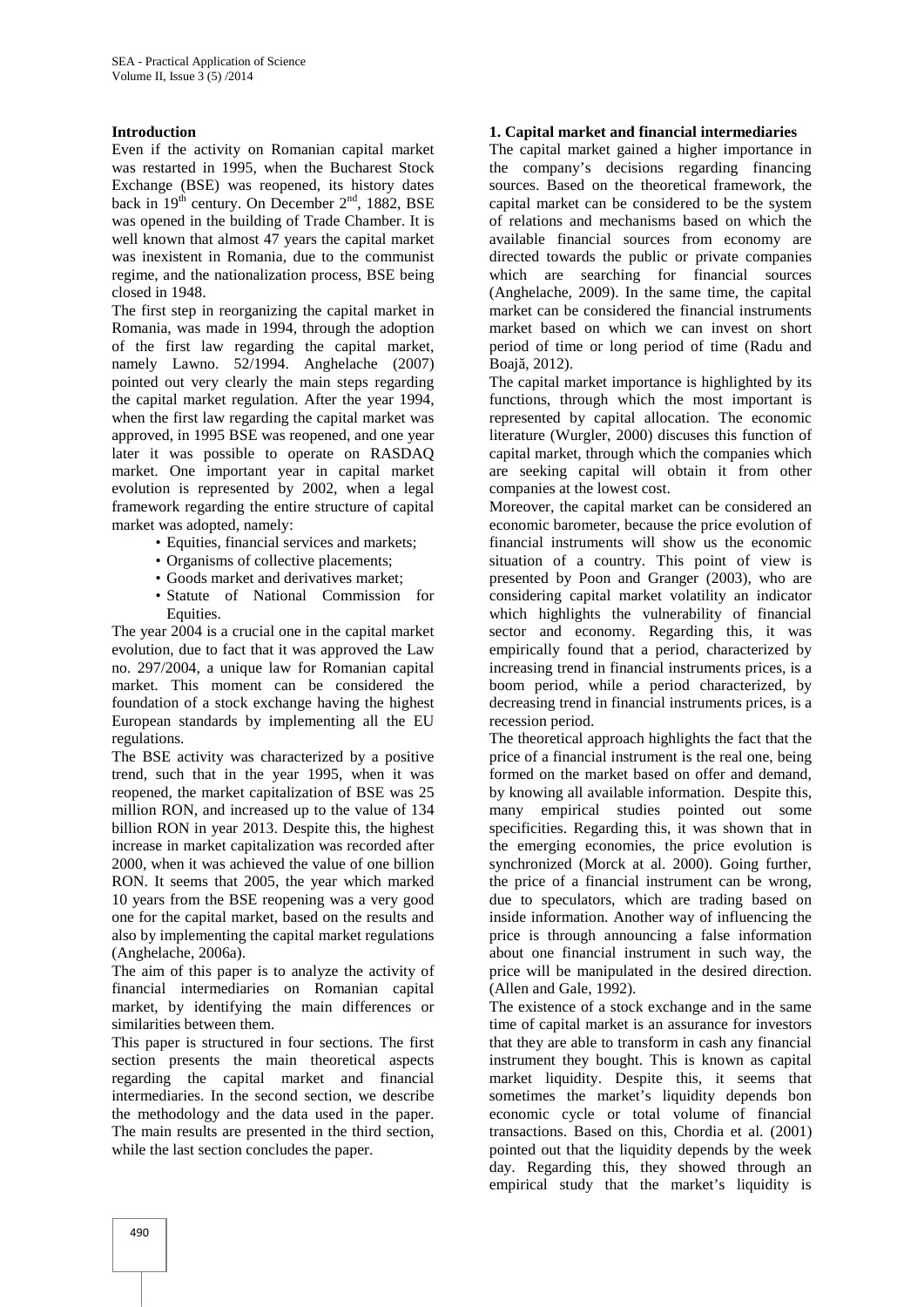decreasing on Friday and increasing on Tuesday, due to changes in transactions' volume. Going further, Brunnermeier and Pedersen (2009) analyzed the impact of financial crisis on capital market liquidity. Based on their paper, they showed that during financial crisis a liquidity spiral was recorded. This is happening because the market liquidity depends on the transactions made on capital market. In the same time these transactions depend on financial resources level of the financial intermediaries. In the end these resources can depend on the market liquidity.

Societies for Financial Services and Investments (SSIFs) has as main purpose to offer services for financial investments. These SSIFs are authorized by the Financial Services Authority. As main activity, they have to receive and send on the market the clients' orders for buying or selling financial instruments, based on their portfolio  $($  utea, 2006).

In general terms, any financial transactions involve a specific risk. In order to protect the investors, financial intermediaries are obliged to respect some prudential regulation established by Financial Services Authority. As Anghelache (2006b) highlights in her paper, the financial intermediaries must activate in an honest manner and satisfy the client's needs. Because of this, the internal procedures of each SSIF must include the aspects regarding:

• Internal control:

- Risk evaluation and administration;
- Confidential data protection;
- Transactions with financial instruments;
- Inclusion/exclusion of professional clients;
- The policy for order execution;
- Preventing the conflicts of interest;
- Customer relationships.

# **2. Methodology and data**

Through this paper we highlight the importance of financial intermediaries based on their activity on Romanian capital market. All the data regarding the transactions made by each financial intermediary are available on official website of BSE.

Besides the simplest evolution of transactions made by each SSIF, we deeply analyzed any significant differences between the most important SSFIs regarding the activity on the market. The selection of SSIFs took into account only the monthly transactions made by them in the period January 2011 – September 2014. To achieve this we use a paired sample t-test, which has the following hypothesis:

$$
H_0: \sim_{\text{SSIF}_i(i)} = \sim_{\text{SSIF}(j)} \quad \text{Ron} \quad \text{From} \quad H_1: \sim_{\text{SSIF}_i(i)} \neq \sim_{\text{SSIF}(j)} \quad \text{and} \quad \text{and} \quad \text{and} \quad \text{and} \quad \text{and} \quad \text{and} \quad \text{and} \quad \text{and} \quad \text{and} \quad \text{and} \quad \text{and} \quad \text{and} \quad \text{and} \quad \text{and} \quad \text{and} \quad \text{and} \quad \text{and} \quad \text{and} \quad \text{and} \quad \text{and} \quad \text{and} \quad \text{and} \quad \text{and} \quad \text{and} \quad \text{and} \quad \text{and} \quad \text{and} \quad \text{and} \quad \text{and} \quad \text{and} \quad \text{and} \quad \text{and} \quad \text{and} \quad \text{and} \quad \text{and} \quad \text{and} \quad \text{and} \quad \text{and} \quad \text{and} \quad \text{and} \quad \text{and} \quad \text{and} \quad \text{and} \quad \text{and} \quad \text{and} \quad \text{and} \quad \text{and} \quad \text{and} \quad \text{and} \quad \text{and} \quad \text{and} \quad \text{and} \quad \text{and} \quad \text{and} \quad \text{and} \quad \text{and} \quad \text{and} \quad \text{and} \quad \text{and} \quad \text{and} \quad \text{and} \quad \text{and} \quad \text{and} \quad \text{and} \quad \text{and} \quad \text{and} \quad \text{and} \quad \text{and} \quad \text{and} \quad \text{and} \quad \text{and} \quad \text{and} \quad \text{and} \quad \text{and} \quad \text{and} \quad \text{and} \quad \text{and} \quad \text{and} \quad \text{and} \quad \text{and} \quad \text{and} \quad \text{and} \quad \text{and} \quad \text{and} \quad \text{and} \quad \text{and} \quad \text{and} \quad \text{and} \quad \text{and} \quad \text{and} \quad \text{and} \quad \text{and} \quad \text{and} \quad \text{and} \quad \text{and} \quad \text{and} \quad \text{and} \quad \text{
$$

Based on the hypothesis presented in relation (1), we checked if the average of monthly value of transactions made by SSIF(i) is significantly different from the average of monthly value of transactions made another SSIF(j).

Before applying the test, we computed the series of differences between the monthly values of transactions for the two selected SSIFs, based on the relation (2):

(2)

$$
X = SSIF (i)k - SSIF (j)k, k = 2011.01,2014.09
$$

We know that the expected value of the differences

series is 0 ( $\sim_X = 0$ ), and the number of observation from the sample is 45 ( $N=45$ ), the paired sample ttest is computed based on formula (3):

$$
t = \frac{(\overline{X} - \gamma_X)}{s_X} = \frac{(\overline{X} - \gamma_X)}{\sqrt{\sum (X - \overline{X})^2}} \cdot \sqrt{\frac{N - 1}{N}} =
$$
  
(3)
$$
= \sqrt{\frac{44}{45}} \cdot \frac{\overline{X}}{\sqrt{\sum (X - \overline{X})^2}}
$$

where  $X$  is the mean of the differences series between the two series for the monthly value of transaction of each SSIF,  $s<sub>x</sub>$  is the standard deviation of the differences series between the two series for the monthly value of transaction of each SSIF.

This test was applied for the entire period (January 2012 – September 2014), and also for each year in order to highlight some differences regarding the transaction's behavior of analyzed SSIFs.

# **3. Results**

For a better understanding of the entire picture, we present the analysis of the transactions made on Romanian capital market. The first indicator which is under our attention is represented by the market capitalization of BSE for period 1995 – 2013, which it is shown in figure 1.

At a first glance, we can see that before 2000, we cannot speak about an "active" capital market in Romania, because until 2000 the market capitalization of BSE was under 1 billion RON.

In the same time, we are able to see that period 2000 – 2007 the market capitalization of BSE increased over 85 times, until the value of 85 billion in 2007. This evolution has some explanations. The main explanation is represented by the process of EU integration. Due to this, Romania had to implement several regulations imposed by EU. Because of this, in 2002 they are adopting the first regulation regarding the capital market, while in 2004 it was adopted the Law no.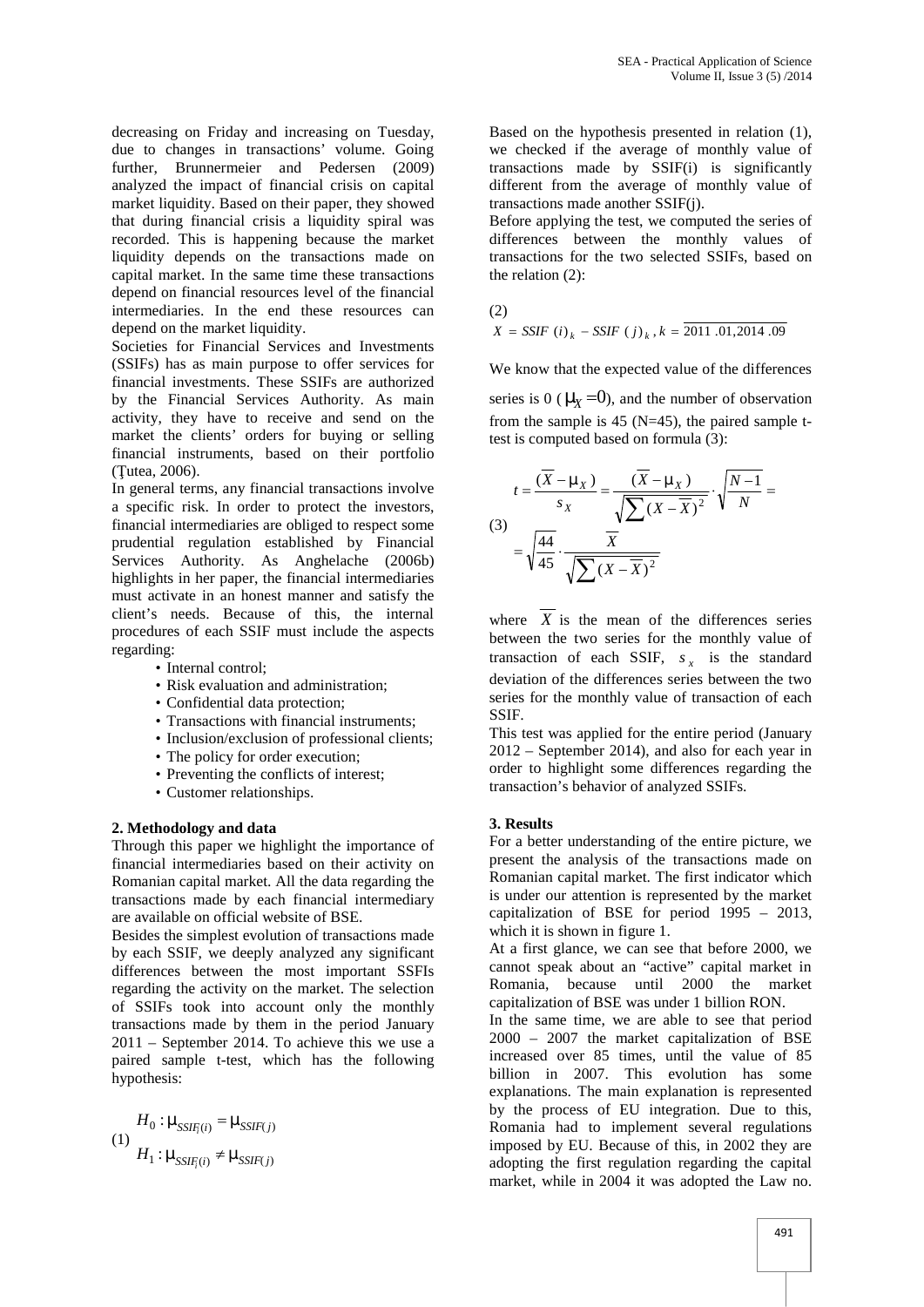297/2004, the unique law for capital market. Starting with this moment, the capital market from Romania is perceived by investors as being more certain and having European standards, that's why the transaction made after this year significantly increased.

Despite this, the increasing trend for the market capitalization of BSE was stopped by the financial crisis, which determined a decrease in this indicator. The lowest value for market capitalization of BSE was recorded in 2008 (45.7 billion RON), when the value of this indicator decreased with 46%. Another significant decrease was recorded in the year 2011 of about 30%.

Based on market capitalization of BSE we can see clearly that the function of economic barometer for the Romanian capital market is validated. During this period the specific fluctuations in prices for a recession period are recorded, as we mentioned in the previous section.

Beside this indicator, we can analyze other indicators namely: number of traded stocks, value of traded stocks, volume and value of transactions made by residence persons and non-residence persons. All these aspects were presented in a previous paper (Oanea and Vasilescu, 2014), in which we showed that the financial crisis had a significant impact on market capitalization of BSE, value of traded stocks, number of listed companies, and the value of buying transactions made by nonresidence persons.

Before analyzing the transactions made by financial intermediaries in more detail, we present in figure 2, the evolution of the number of financial intermediaries which were active on the capital market for period 1995 – 2013.

Based on figure 2, we are able to see that the evolution is opposite compared with the market capitalization evolution in figure 1. Before 2000, the number of financial intermediaries which activated on the market was around 100, the maximum value being recorded in 1998, when there were 173 financial intermediaries. In period 2002 – 2007 the number of financial intermediaries was around the value of 70, while after 2008, due to financial crisis this value decreased at 60.

This evolution can be explained based on the EU integration process, which assumed the implementation of several European regulations regarding the capital market. The conditions imposed by the new regulation were too hard to be accomplished by a part of the existing financial intermediaries, that's why several of them had to go out of the market.

Regarding the evolution of financial transactions made by each financial intermediary, we took the data from the monthly reports from the official site of BSE. The values are available for the period January 2011 – September 2014. The evolution is presented in figure 3.

Even if the average of the monthly value of transactions for the entire period was 1.72 billion RON, this value fluctuates on each year. Based on this we are able to see a decrease of the average of monthly value of transactions in 2012 of about 25.5%. This decrease is followed by an increase in the next years, due to the IPO of Romgaz (November 2013) and Electrica (June 2014). So in 2013, there is recorded an increase of 52% of the average of monthly value of transactions, and in 2014 (January – September) we see an increase of 19%, compared with 2013.

Further, we are interested in presenting the transactions made by each SSIF. For this purpose, we selected the first 25 SSIFs based on the total value of transactions made during the period January 2011 – September 2014. A descriptive statistics for these transactions are presented in table 1.

Without applying the paired sample t-test, we are able to see that the most important SSIF based on transactions value is Swiss Capital S.A., with a value of transactions of 18.78 billion RON for period January 2011 – September 2014. The results for the paired sample t-test for the entire analyzed period presented in table 2 pointed out the same conclusion. Moreover, we showed that there does not exist significant differences between the value transactions made by S.S.I.F. Broker and BT Securities.

Analyzing more deeply the differences regarding the transactions value for the first 4 SSIFs for each year, we obtain that only in 2012 and 2014 there are significant differences between the transactions value for all these 4 SSIFs. In the same time in 2011 and 2013 between the transactions value made by S.S.I.F Broker and BT Securities there were not recorded significant differences. The results are presented in table 3.

Due to these results, we can say that the investors will be indifferent when they have to choose between S.S.I.F Broker and BT Securities, because these two SSIFs are similar in their activity on capital market.

# **4. Conclusions and discussions**

Through this paper, we highlighted the value of transactions evolution from the capital market made by financial intermediaries, by pointing out the transactions made by SSIFs.

Based on the analysis made, we were able to see that the Romanian capital market was affected by two major events: EU integration process and financial crisis.

The first event, EU integration process, affected positively the market evolution, through a significant increase in market capitalization of BSE. Based on this we saw that the market capitalization of BSE was 1 billion RON in 2000 and increased up to the value of 85 billion RON in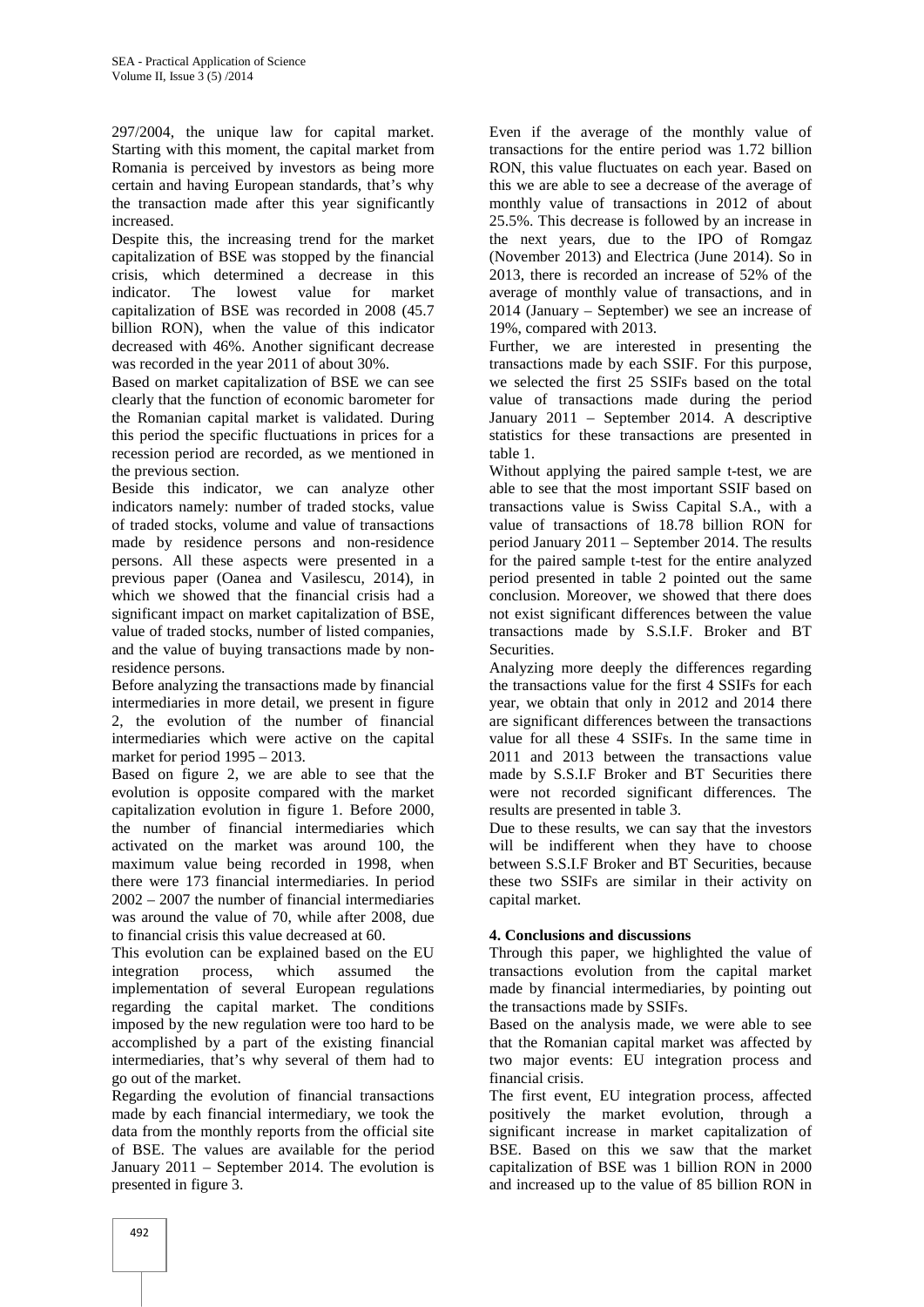2007. Moreover, the adoption of the capital market law, no. 297/2004 accelerated the increasing trend of the entire market. Due to this, all investors were more confident in Romanian capital market, and started to increase the trading on BSE.Moreover, we consider that the process of EU integration of Romania determined an increase in competition and financial markets' efficiency. The same effect was pointed out by Schipke et al. (2004) for Baltic countries: Estonia, Latvia, and Lithuania.

The second event, financial crisis, affected negatively the capital market. A significant decrease of market capitalization of BSE was recorded in 2008, when the recorded value was about 45.7 billion RON. The decrease of 46% from 2008, was followed by another decrease of 30% in 2011.

The evolution of the number of financial intermediaries, which activated on the market, is opposite to the market capitalization evolution. Before 2000, there were approximately 100 financial intermediaries on the market. For the period 2002 – 2007 the number decrease to 70, and after 2008 due to financial crisis, the number of financial intermediaries decrease to 60.

The average of the monthly value of transactions made by financial intermediaries during the period January 2011 – September 2014 was 1.72 billion RON. Despite this there are variations from year to year. Significant increases are recorded in 2013 and 2014 due to IPO of Romgaz (November 2013) and Electrica (June 2014).

The most active SSIF on capital market is Swiss Capital S.A., such that for the analyzed period the transaction value made by this SSIF was about 18.78 billion RON, which it is about 24% from the total value of entire transactions from the market. Moreover this value is almost 45% from the transactions' value made only by SSIFs.

In our investigation based on which we identified it there aren't any significant differences between transactions value of the most important SSIF from the market, we pointed out that for period January 2011 – September 2014 there are significant differences between the transactions value of S.S.I.F Broker and BT Securities.

Investors are interested in finding the financial intermediaries which are most active on capital market. Regarding this, our results help the investors to choose the right financial intermediary. Based on our results, we pointed out that the most active SSIF on the capital market, taking into account the transitions value, is represented by Swiss Capital S.A.

Despite this, our results are very useful also for the Financial Services Authority, because the transactions concentration only in the activity of one SSIF, namely Swiss Capital S.A., (almost 25% from the total value of transactions from the capital market) can trigger risks which can affect the entire

market, in the case that the financial situation of this important SSIF will worsen.

Due to this, this paper is just the first step from a complex process through which we highlight the relation between the activity of each SSIF and the risk which can be triggered by them. In this way, by taking into account the activity on financial market and the financial situation of each SSIF, we will be able to have a clearer image of risk encountered on Romanian capital market.

# **Acknowledgements**

This work was financially supported by the project "Excellence Academic Routes in Doctoral and Post-doctoral Research – READ", contract no. POSDRU/159/1.5/S/137926, co-funded by the European Social Fund through the Development of Human Resources Operational Sectorial Program 2007-2013

# **Reference list**

- [1] Allen, F., & Gale, D. (1992). Stock-price manipulation. *Review of financial studies*, 5(3), 503-529.
- [2] Anghelache, G. (2006, a). The Evolution of the Romanian Capital Market–Limits and Performances. *Theoretical and Applied Economics*, 1(496), 56–59.
- [3] Anghelache, G. (2006, b). Financial Investment Services Regulation. *Theoretical and Applied Economics*, 2(497), 47–54.
- [4] Anghelache, G. (2007). The Capital Market in the Context of the Integration within the European Union. *Theoretical and Applied Economics*, 9(514), 21–28.
- [5] Anghelache, G. (2009). *Capital market in European context* [Pia a de capital în context European]. Bucharest: Editura Economic ...
- [6] Brunnermeier, M. K., & Pedersen, L. H. (2009). Market liquidity and funding liquidity. *Review of Financial studies*, 22(6), 2201–2238.
- [7] Bucharest Stock Exchange, official website: http://www.bvb.ro/
- [8] Chordia, T., Roll, R., & Subrahmanyam, A. (2001). Market liquidity and trading activity. *The Journal of Finance*, 56(2), 501–530.
- [9] Morck, R., Yeung, B., & Yu, W. (2000). The information content of stock markets: Why do emerging markets have synchronous stock price movements?. *Journal of financial economics*, 58(1), 215–260.
- [10] Oanea D.C. & Vasilescu S.B. (2014). Overview on Romanian capital market transactions: 1995 to present. *SEA - Practical Application of Science*, 2(4), 295–302.
- [11] Poon, S. H., & Granger, C. W. (2003). Forecasting volatility in financial markets: A review. *Journal of economic literature*, 41(2), 478–539.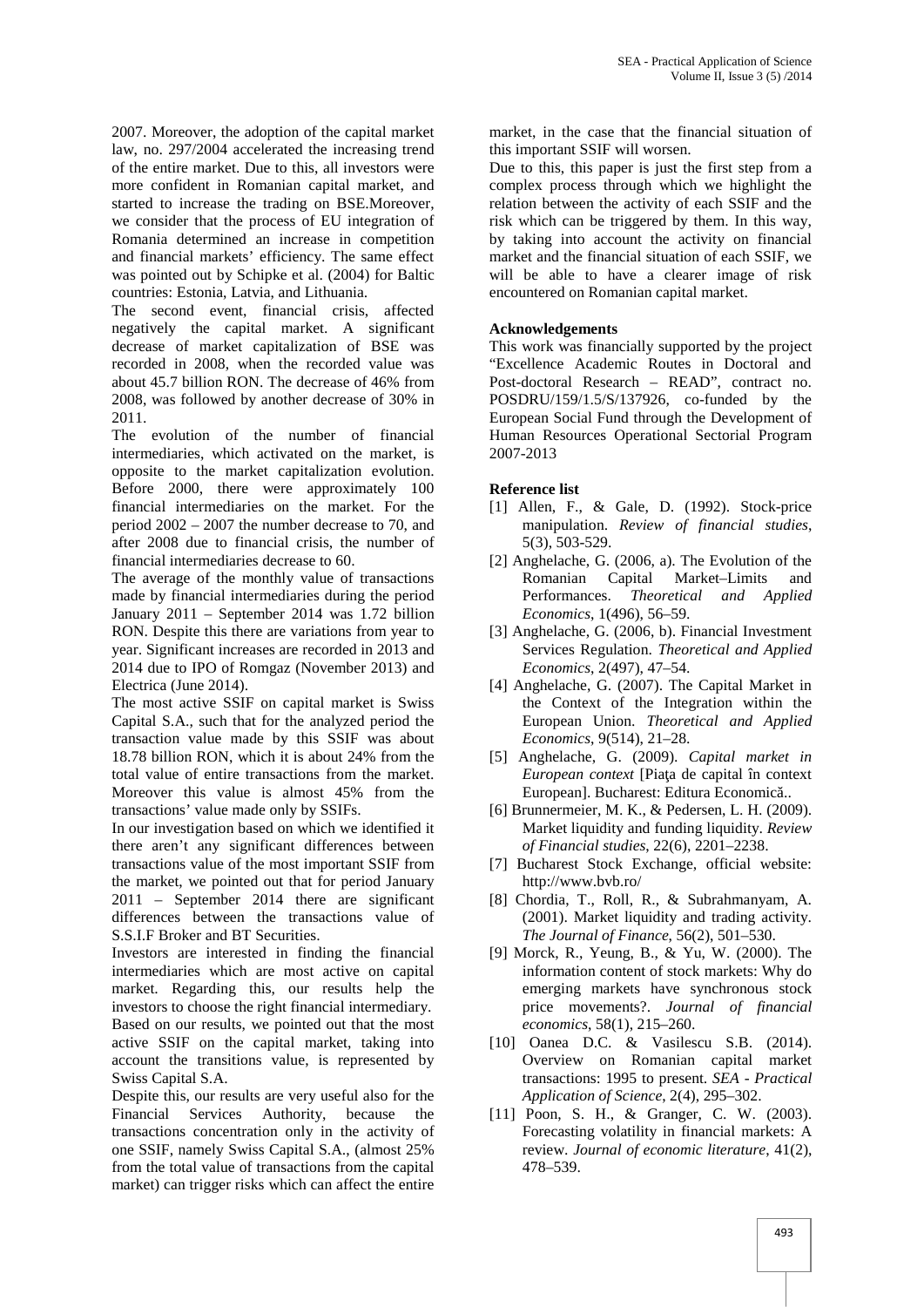- [12] Radu S. C. & Boaj D. M. (2012) *Capital markets. Institutions and traded financial* [Pie e de capital. Insitu ii i instrumente financiare tranzac ionate]. Bucharest: Editura Universitar.
- [13] Schipke, A., Beddies, C., George, S. & Sheridan, N. (2004). Capital markets and financial intermediation in the Baltics. IFM Occasional Paper, No. 228.
- [14] urlea, E. (2006). Investment decisions on capital market and the role of internal control regarding the financial and accounting information. *Annals of "1 December 1918" University of Alba Iulia*, Economic Series, 1(8).
- [15] Wurgler, J. (2000). Financial markets and the allocation of capital. *Journal of financial economics*, 58(1), 187-214.

.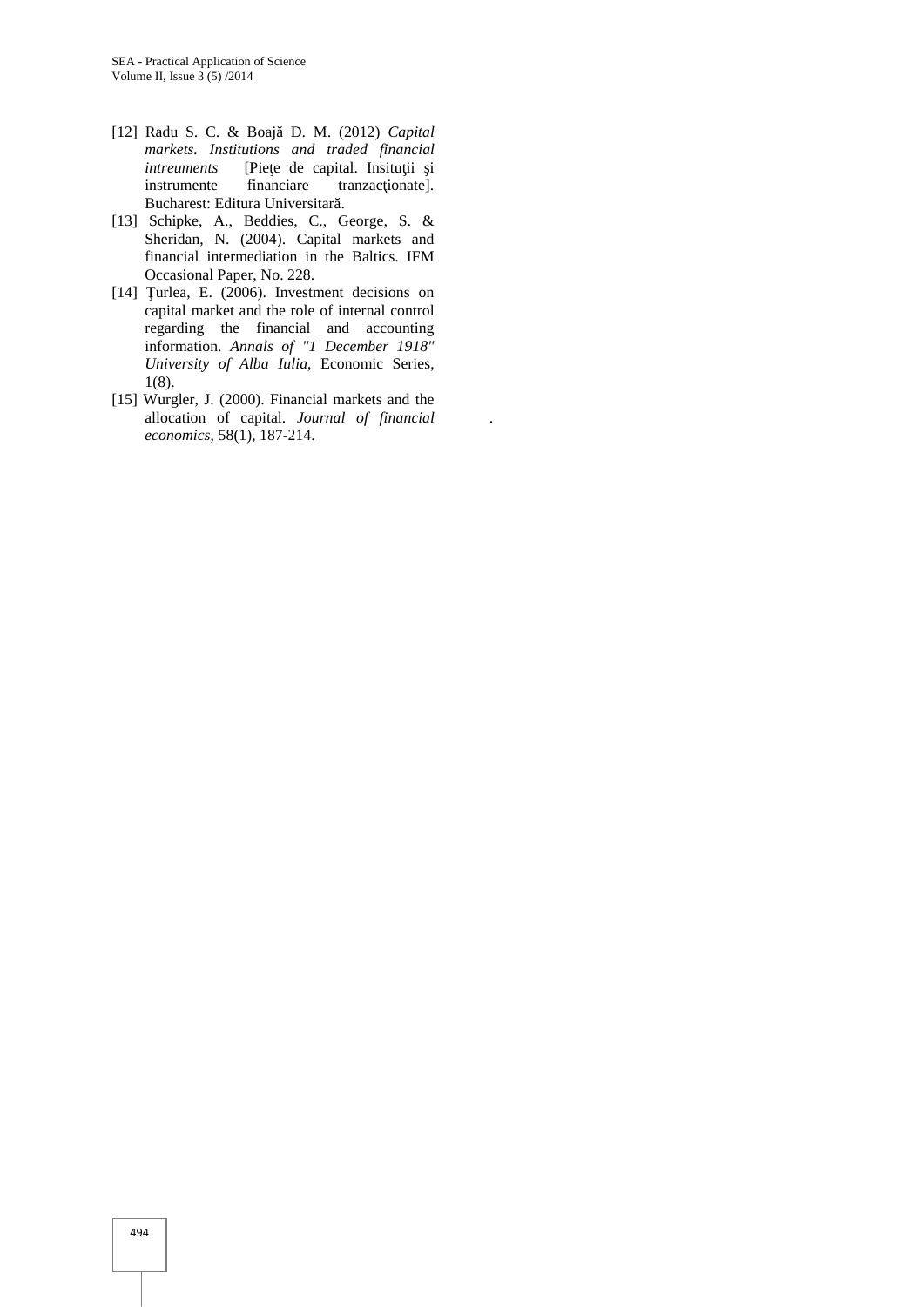### *Appendix*

Table 1. *Descriptive statisticsfor the transactions value of the main SSIFs*

| <b>SSIF</b>                                    | Total  | Monthly<br>average | Max   | Min   |
|------------------------------------------------|--------|--------------------|-------|-------|
| Swiss Capital S.A.                             | 18,783 | 0,408              | 1,226 | 0,010 |
| S.S.I.F. Broker                                | 3,233  | 0.072              | 0,197 | 0,028 |
| UniCredit CAIB Securities Romania <sup>®</sup> | 2,921  | 0,122              | 0,416 | 0,010 |
| <b>BT</b> Securities                           | 2,691  | 0,060              | 0,179 | 0,021 |
| <b>IFB</b> Finwest                             | 1,583  | 0,035              | 0,073 | 0,010 |
| NBG Securities Romania S.A.                    | 1,450  | 0,052              | 0,134 | 0,008 |
| Intercapital Invest                            | 1,180  | 0,028              | 0,108 | 0,007 |
| Tradeville                                     | 1,140  | 0,027              | 0,081 | 0,009 |
| Carpatica Invest                               | 1,105  | 0,027              | 0,112 | 0,007 |
| Actinvest                                      | 1,049  | 0,039              | 0,087 | 0,007 |
| <b>IEBA</b> Trust                              | 1,012  | 0,028              | 0,076 | 0,008 |
| <b>KBC</b> Securities                          | 0,681  | 0,034              | 0,100 | 0,006 |
| Voltinvest                                     | 0,515  | 0,025              | 0,148 | 0,009 |
| Estinvest                                      | 0,487  | 0,015              | 0,033 | 0,006 |
| <b>Prime Transaction</b>                       | 0,396  | 0,013              | 0,026 | 0,006 |
| Confident Invest Bucuresti                     | 0,389  | 0,024              | 0,087 | 0,006 |
| <b>Equity Invest</b>                           | 0,351  | 0,029              | 0,060 | 0,011 |
| <b>GM</b> Invest                               | 0,342  | 0,024              | 0,064 | 0,010 |
| Goldring                                       | 0,232  | 0,015              | 0,033 | 0,007 |
| AvantGarde Finance S.A.                        | 0,216  | 0,014              | 0,024 | 0,006 |
| <b>Super Gold Invest</b>                       | 0,127  | 0,013              | 0,021 | 0,008 |
| Alpha Finance Romania                          | 0,126  | 0,013              | 0,032 | 0,005 |
| Eldainvest                                     | 0,114  | 0,023              | 0,030 | 0,015 |
| Transilvania Capital                           | 0,105  | 0,013              | 0,033 | 0,007 |
| S.S.I.F. City Invest S.A.                      | 0,090  | 0,045              | 0,059 | 0,031 |

*Note*. The values are expressed in billion RON; SSIFs presented in the table were selected based on the transaction value for the period January 2011 – September 2014, the transactions made by selected SSIFs represent 90% from the total value of transactions, if we are excluding the investment banks; Based on FSA decision no. A165/28 June 2013 it was withdraw the operating permit for SSIF Unicredit CAIB Securities România SA,

# Table 2.

*Paired sample t-test results for selected SSIFs for entire period (January 2011 – September 2014)*

| <b>SIFF</b>              | Swiss Capital S.A. | S.S.I.F. Broker | <b>BT</b> Securities |  |
|--------------------------|--------------------|-----------------|----------------------|--|
| S.S.I.F.                 | $11,078***$        |                 |                      |  |
| <b>Broker</b>            | (0,000)            |                 |                      |  |
| <b>BT</b> Securities     | $11,239$ ***       | 1,678           |                      |  |
|                          | (0.000)            | (0,100)         |                      |  |
| <b>IFB</b> Finwest       | $12,154***$        | $6,262***$      | ***<br>6,700         |  |
| $\overline{\phantom{a}}$ | (0.000)            | (0.000)         | (0,000)              |  |

\*\*\* - the null hypothesis is rejected at 1% significance level;

#### Table 3.

|  | Paired sample t-test results for selected SSIFs for each year |  |
|--|---------------------------------------------------------------|--|
|  |                                                               |  |

| <b>SIFF</b>          | <b>Swiss Capital</b> | S.S.I.F.      | <b>BT</b>  | <b>Swiss Capital</b> | S.S.I.F.      | <b>BT</b>  |
|----------------------|----------------------|---------------|------------|----------------------|---------------|------------|
|                      | S.A.                 | <b>Broker</b> | Securities | S.A.                 | <b>Broker</b> | Securities |
|                      |                      | 2011          |            |                      | 2012          |            |
| S.S.I.F.             | 4,462                |               |            | $5,814***$           |               |            |
| <b>Broker</b>        | (0,001)              |               |            | (0,000)              |               |            |
| <b>BT</b> Securities | $4,446***$           | 0,795         |            | $5,102***$           | $-2,477$ **   |            |
|                      | (0.001)              | (0, 443)      |            | (0.000)              | (0,031)       |            |
| <b>IFB</b> Finwest   | $4,712***$           | $3,151***$    | $3,789***$ | $6,114***$           | 4,968***      | $5,072***$ |
|                      | (0,001)              | (0,009)       | (0,003)    | (0,000)              | (0,000)       | (0,000)    |